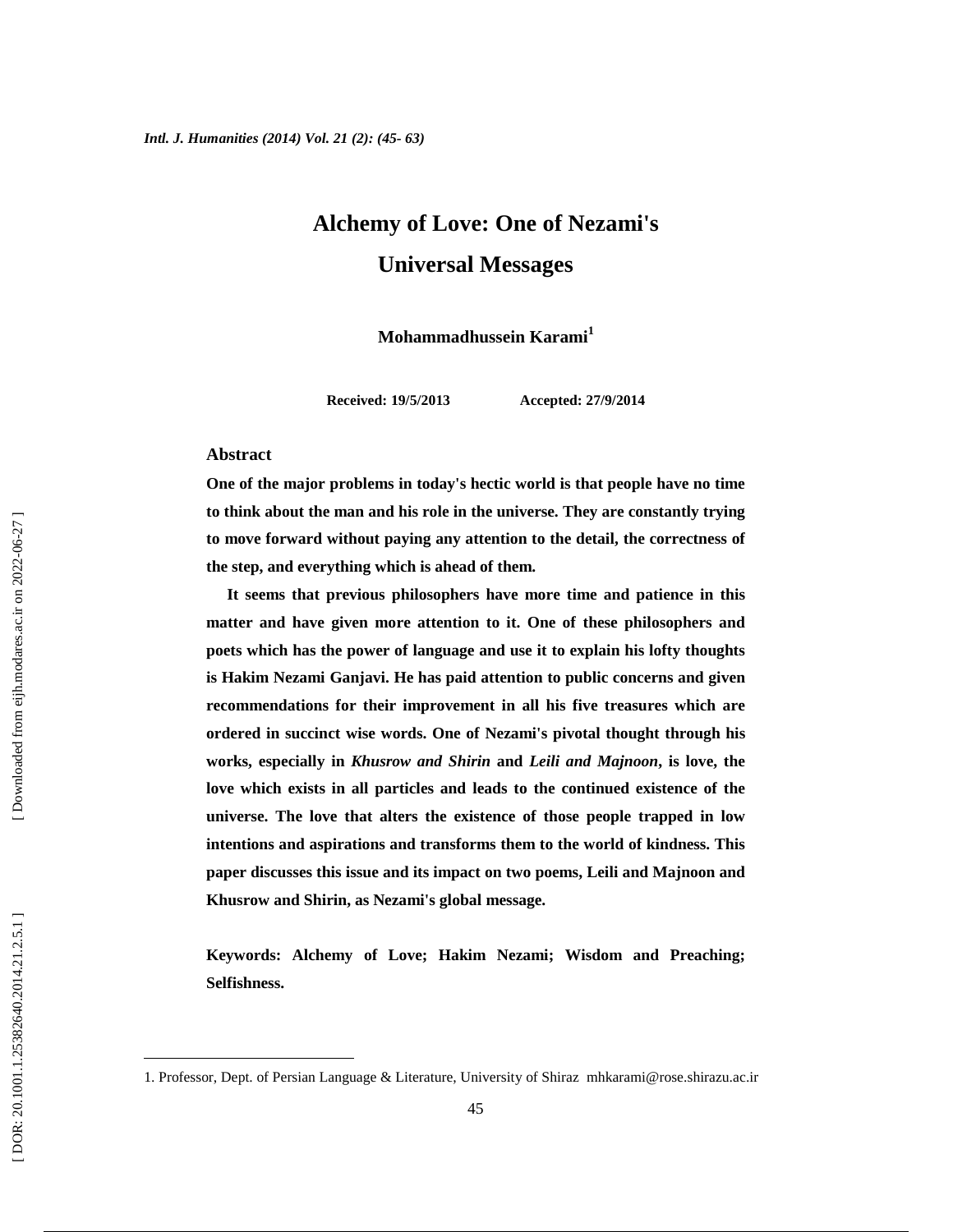## **Introduction**

One of the major problems being faced by today's human society is that their preoccupation provides them less opportunity to think about themselves and the world. For example, questions such as: what or who we are? Where did we come of from? what are the set issues? what role do we have? and where we are going to head at the end? And then search for their answers to reveal their duty in this world and in front of different creatures and human beings. "The fact is that science and technology have failed to solve the human problems, not only unable, but brought them to a dead end. Great men like Albert Einstein, Bertrand Russell, and Jawahar lal Nehr, have frequently expressed their deep concern over the human future. "(Islami Nodoushan, 1961: 32)

Unfortunately, the modernism further leads to this fact. And according to Seyyed Hossein Nasr," the basic characteristic of modernism is that it attempts to remove all traces of saints in human life. "(Nasr, 2006: 358)

According to Islami Nodoushan, humanity is suffering from the lack spirituality... If universal spirituality, that comes neither from heaven nor science, but of human goodness, do not scatter a beam on this darkness and do not tame the profit-seeking and ferocity, we have to wait for a major disaster, the tragedy of a ruined world and also condemnation of a life in a world with minimum warmth, love, beauty, and peace. "(Islami Nodoushan, 1961: 36)

Perhaps the most important difference between scholars and philosophers and other people is that they have a deeper look. They are people with high intelligence who have studied for a long time and read

Downloaded from eijh.modares.ac.ir on 2022-06-27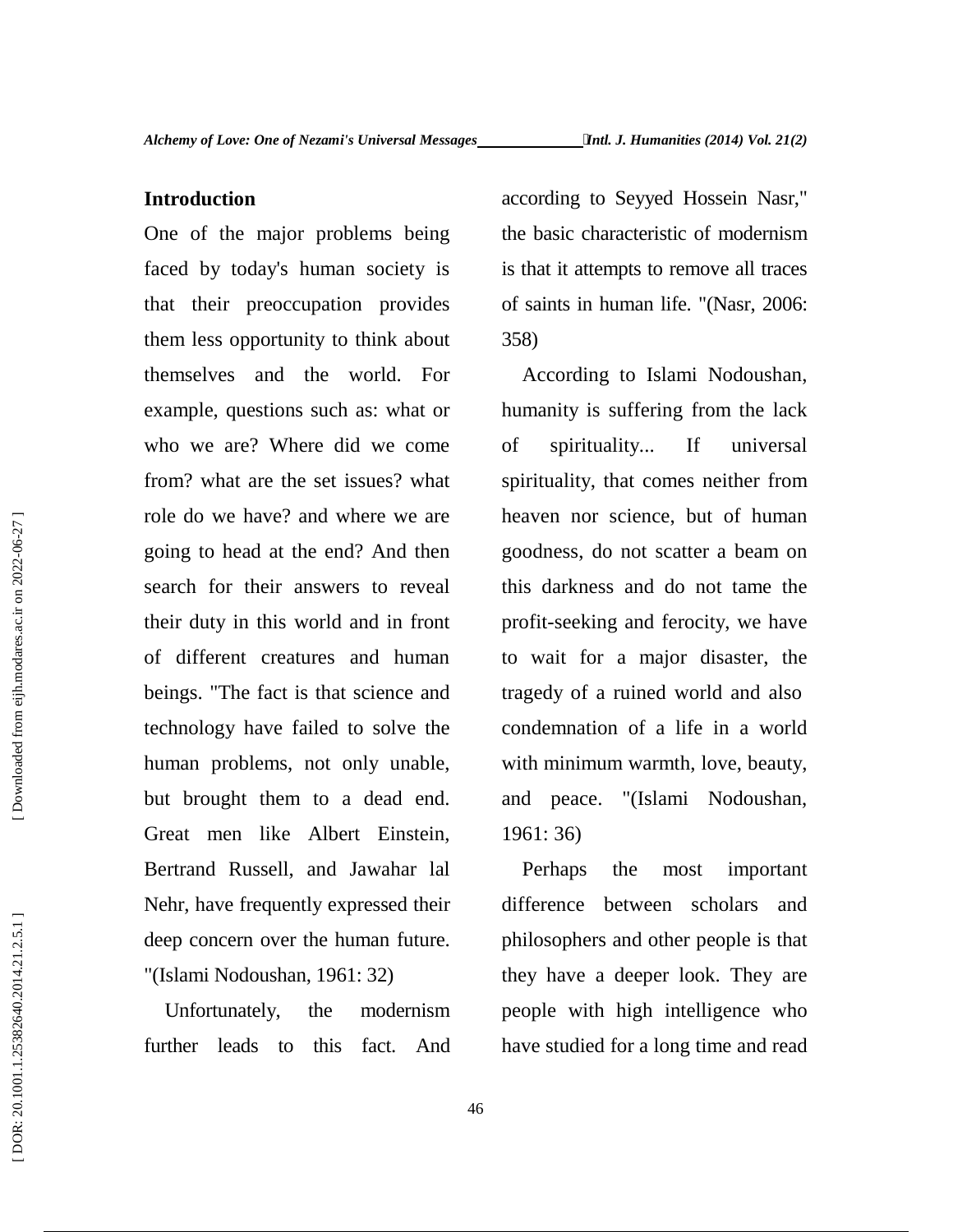the thoughts of previous scientist and think about the world's states and peoples. Finally, the results of these studies and reflections have been left for others freely as a sacred art. They used their art with such vocation and holiness to help humans and change them.

Undoubtedly, Nezami is among those philosophers who used legendary titles and lyricist for him is according to his dignity. His works, despite the storied titles and forms, are full of divine and human wisdom. In our view, one of the most important messages in Nezami's works, is the spread of love as the unifying element among humans. Therefore, this article discusses the effects of love in Nezami's standpoint.

## **Literature Review**

If you want to search for the true history of love, it may need to go back to creation of the universe or at least to the beginning of human creation, it means refer to the famous speech quoted from Dawood (AS) which narrated by mystics: "I was a hidden treasure and I loved to be known; therefore, I created the creatures" (Forozanfar, 1987:29).

But in Islamic mysticism, it is attributed to the Rabaa Adawiya and then Shebli, Abu Bayazid, Hallaj, Ghazali, Abu Saeed, Rouzbahan and others as its promoters. And in the same era, as love blends with mystic's speech, their words got a special attraction and there were common themes in speech of most of them especially those who called themselves followers of the mystical love.

## **The Definition of Love and its Kind**

Love is in friendliness and is a fire which flames in the heart of the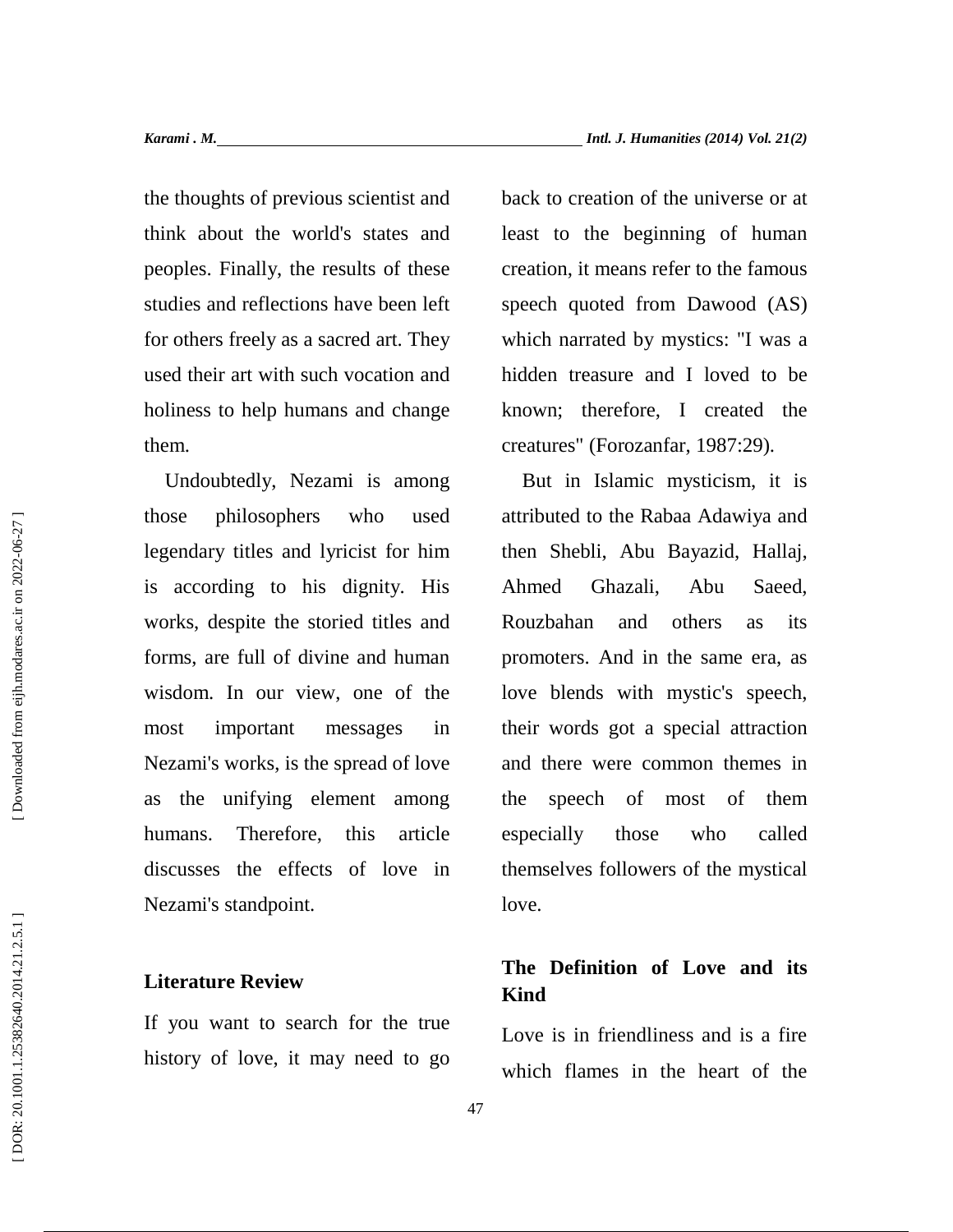lover of almighty and burns everybody except God. This love is from God and reachable but not learnable. (Nesfi, 2005:160)

In Sufis's idea, the ultimate love is the connection of the mystic to God and in this way it is similar to the love in the Christians and monks viewpoint and perhaps is influenced by it too. This kind of love "is something based on [appeal and stretch] and sheers the curtains from God and those who dominate the love of God are no longer the owner of himself but belong to their beloved" (Zarrinkoub, 1983:26).

In this way, human's heart is absent from the universe and unaware of the whole creatures and a heart which is captured by God will just be remained from his whole body. In this way, mystics would have mortal existence and connect to the lover, perceive God and unite with Him, the lover and beloved blend, and a real life is implemented. (Zarrinkoub, 1983:26)

Doctor Dadbeh introduced love as an Ariyan element which connects with an Islamic-Persian Sufism. Ariyan element of mysticism enters into this school and lays the foundation of love. In this era, characters such as Rabia, Hallaj, and Bayazid, appear and try to establish a school of love (Philosophical Magazine, p. 78).

In Sofia's idea, true love is that relationship which is between the mystic and the servant of God and He is worthy of love, but sometimes like his servants in following his love are allowed.

Among different kinds of love in Sofia's idea and everything which is mentioned above, the natural kind is just the center of our attention. Although, all kinds of love are beautiful and acceptable and would free its owner from any rascality. In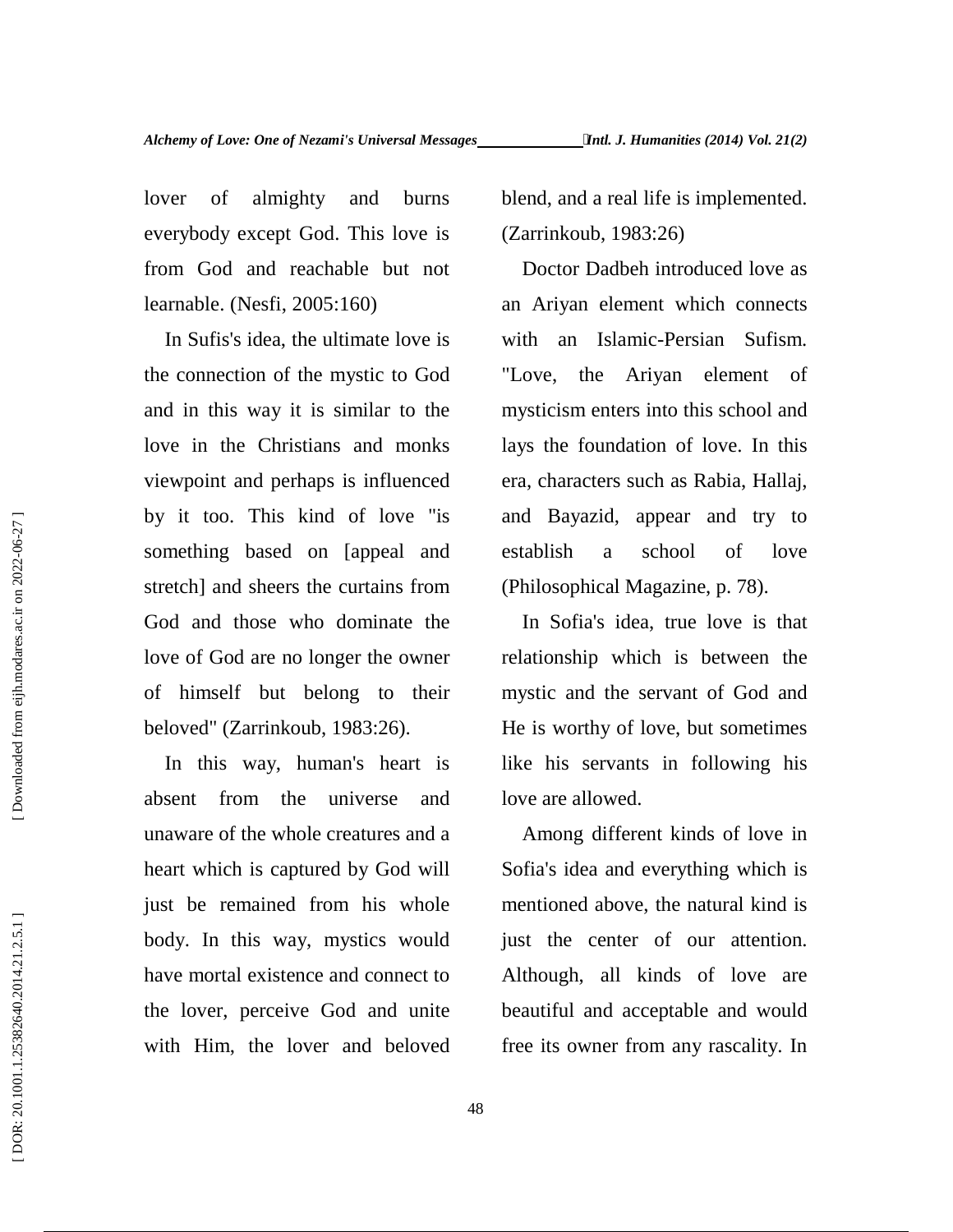Saadi's word: "takes out his rug from the waves" and is not arrested by others.

**Love in Nezami's Viewpoint**

One of the central themes in Nezami's works is love. Except Khosrow and Shirin, Leili and Majnoon, and Seven Peikar which express love in the form of allegorical love stories, Makhzan Al Asrar and Eskandarnameh also contains romantic anecdotes. However, by love, as Nezami's world message, we mean that concept which is among God and His servant which leads to a return to God and is not a limited concept which for example a person like Khosrow or Gheis love another person as laily or shirin. We mean a broad love that encompasses the whole universe. After reaching enough experience, Hakim Nezami allocated 26 parts to this matter as the central basis of his thought at the beginning of Khosrow and Shirin

story.

When the horizon of love is penetrated in the heart of Nezami, it has changed him totally. Nezami who could not tolerate oppression and oppressors of the world while composing Makhzan al Asrar, look at the world as a strict devotee and mentioned that this world be demolished and wanted from God that:

> Break the hexagonal-base seat (the earth) destroy that pulpit with no basis (heaven) Kick the trick of the moon on the ground ruin Zohre with the stone of Zohal (destroy the earth and the heaven)

> > (Makhzan Al Asrar, p 9)

Also, when composing Khosrow and Shirin a love changed him " is not a misanthrope person and not a sluggish, people thought Hakim has more experiences and was wise in the world but he is so alone who looks at the people's errors with the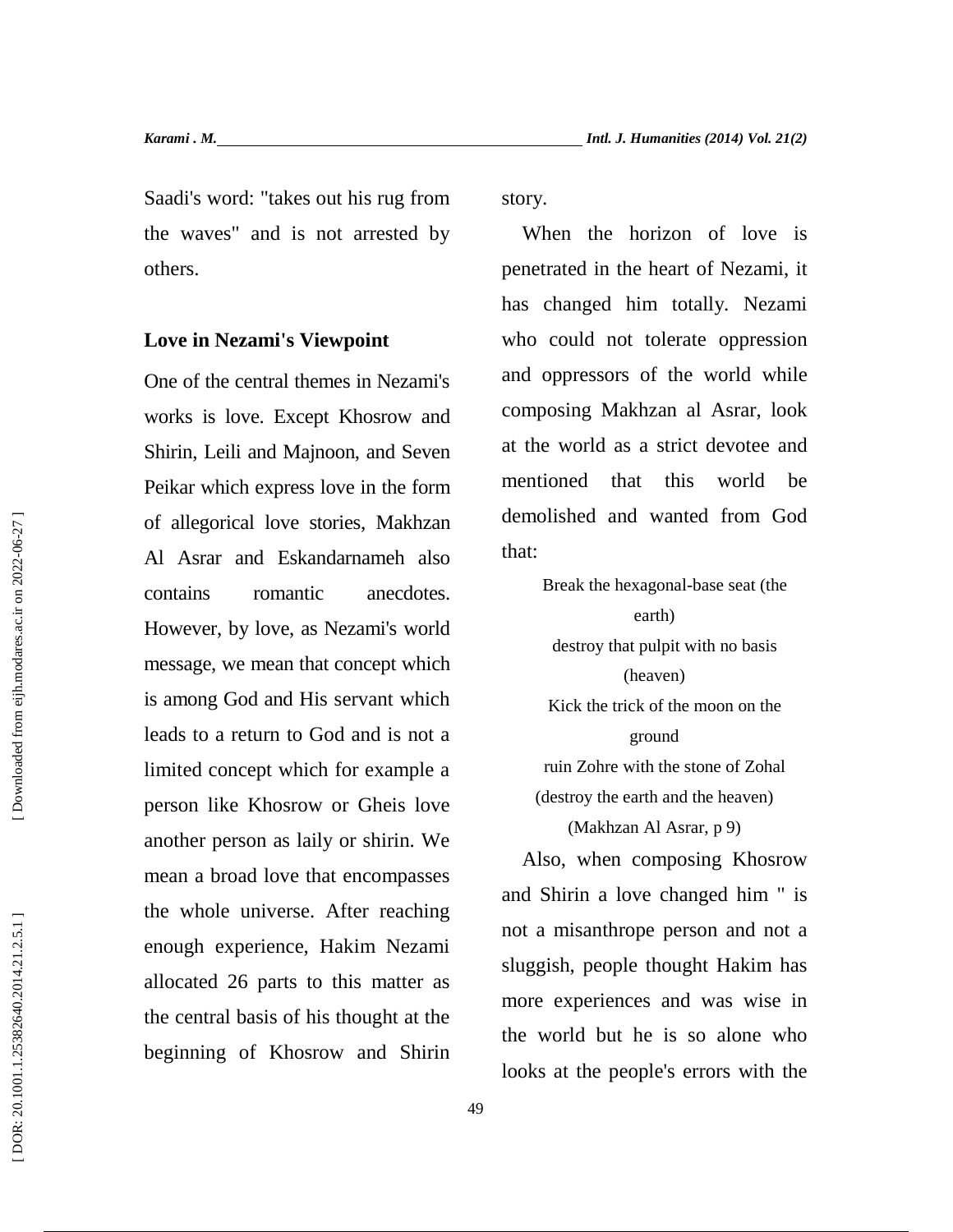eyes of love and compassion and has such kindness that meets wicked people friendly and accepts their gifts. (Zarinkob, 1983:26)

I think one of the finest Persian poetry which is much about love is covered by these 26 lines which Nezami is written in Khosrow and Shirin preface and if someone wants to know the Nezami's idea deeply in the love story of Khosrow and Shirin and Leila and Majnun, should first read these verses with contemplation and note that Hakim Nezami brought these stories with allegory and his ultimate goal was not writing something for fun but tried to bring his ideas in a form which is perceptive to everyone. Following is a revision of the literature mentioned.

## **Discussion**

In twenty-six love verses, Nezami explored several important themes.

The first topic is gravitational pull of an object into another object, which today is known as the gravitational force. The force of gravity which has been known in the name of Newton made its understanding common. Among philosophers such as Ibn Sina, this tension is "desire" that has been called love here. Philosophers interpreted any tension and attraction between creatures as desire or love. So, Nezami believes that if love appears in the heart of a stone, grasped the essence of love. He also gives another example that the tension that exists between the magnet and the iron and the amber and the straw, is because of a love bond between them if not, why just these creatures are attracted to each other (Khosrow and Shirin, p. 349).

Therefore, love, in Nezami's standpoint, is not specialized to that intense interest among people. But every gravity and tension in the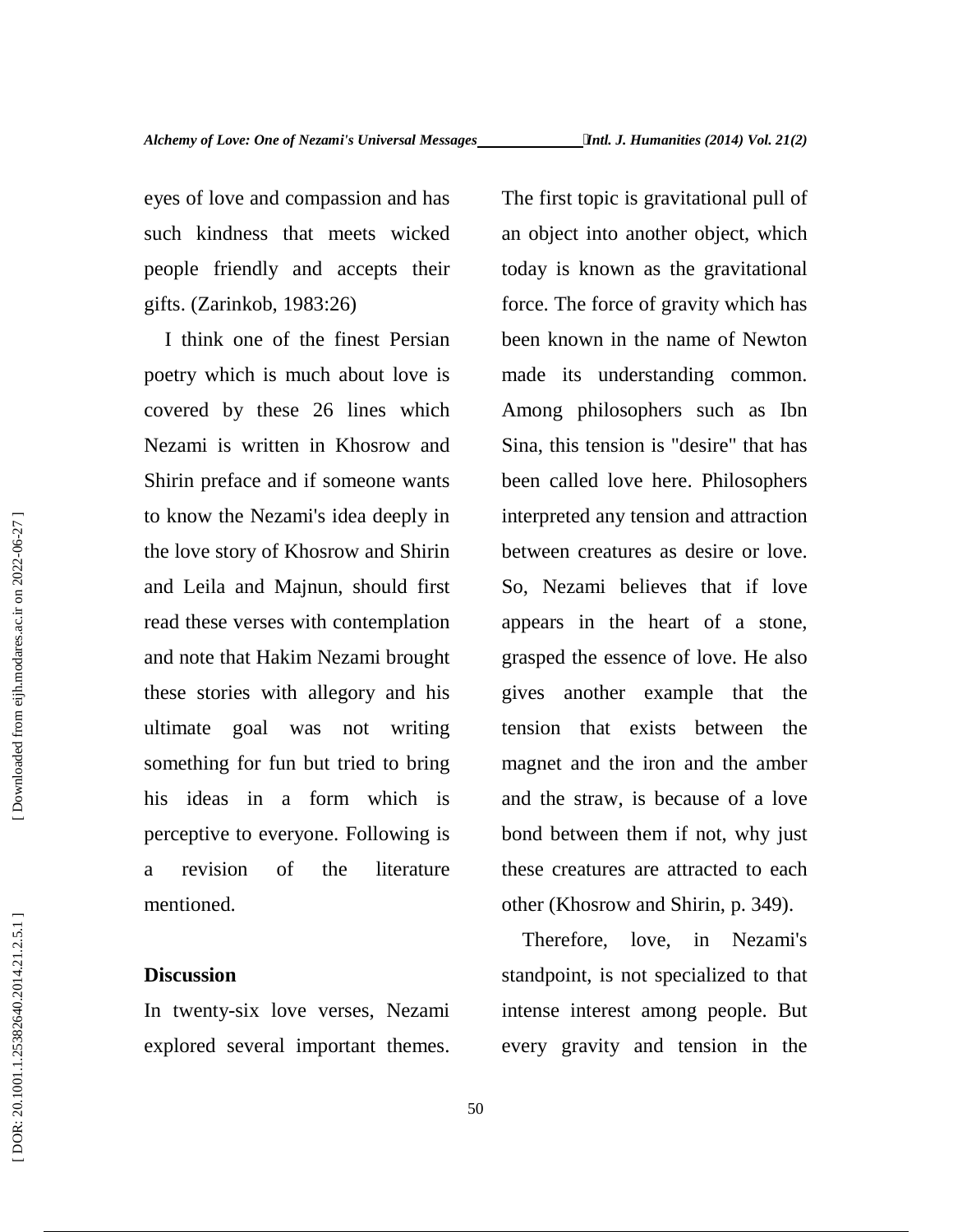universe and all creatures is from the pull of gravity and love. Nezami then introduced the kind of the romantic tension as principal and secondary and stated that everything in the universe has a central origin that if it has any space or distance from it, still tends toward it and if even provided with everything, rushes toward it. For example, since the position of fire according to four elements belief of ancient people is above water, wind, and in the heaven, the fire find any crept into the ground and rushes toward its divine origin and vice versa if the water as vapor left in the sky for sometimes, ultimately, will fall down toward the seas and oceans that they came from (Ibid.).

# **Love Tension and Newton's Gravitation**

The Subtle point in this theory - the principle of traction to the origin - is its difference with Newton's theory which its basic appeal is on the ground gravity, specially in the case of fire which has high propensity toward fire. Or even the gravity of an amber and a magnet, which on each side, straw and iron move towards them although Newton theory involves heavenly bodies and planets.

In fact, the summary of this theory according to Sufi's poetry is also in the opening part of Mathnavi's Neynameh, the verses which are regarded as the summary of Masnavi and indicates the pain of separation which is the result of the separation of the spirit and soul of people from origin and Rumi represented it as a reed which is separated from canebrake. (Masnavi, p.3)<br>In Sufi's idea, this tendency is

toward the center and is with wisdom and understanding and is different from the objects tendency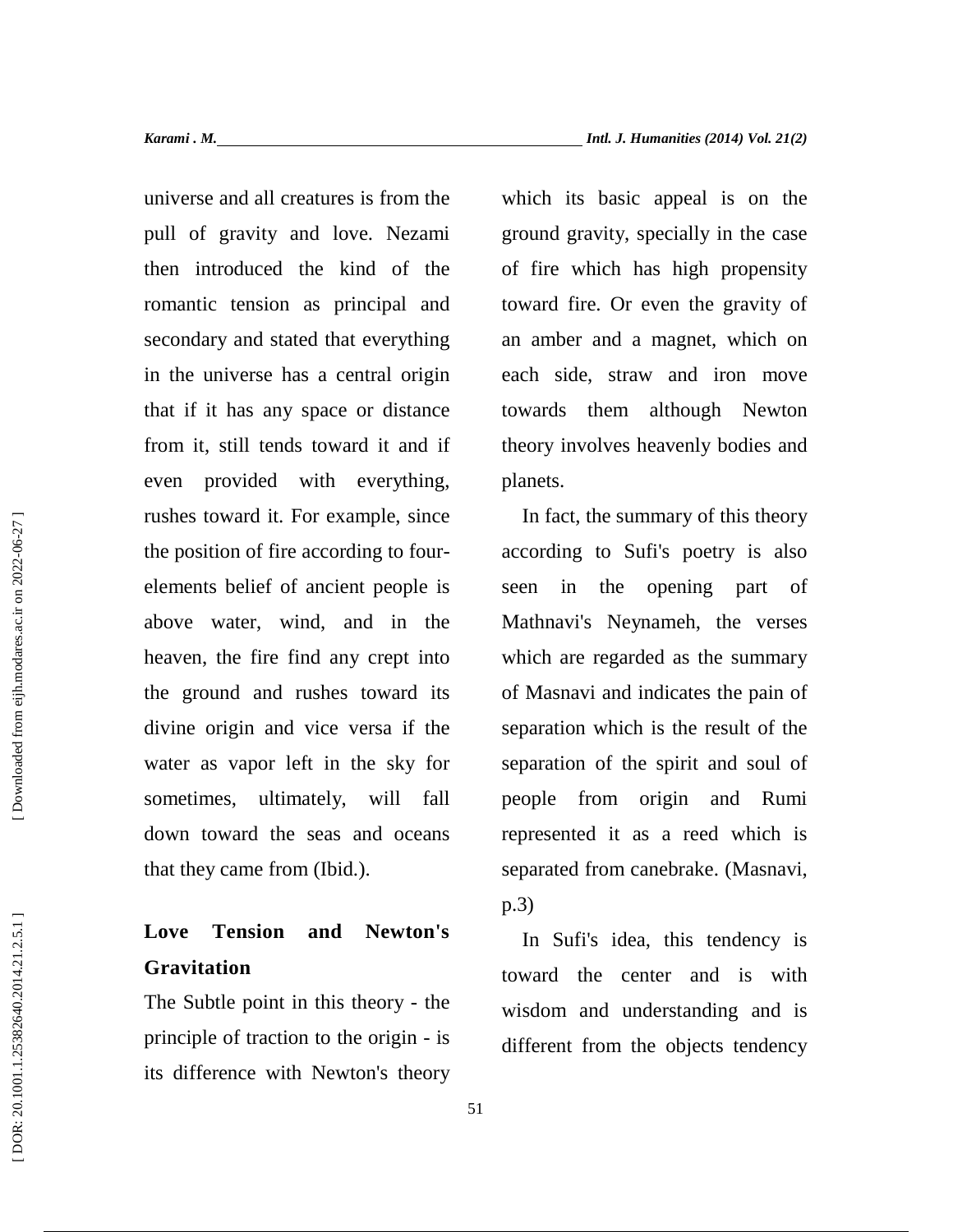(Thanvy, V2. 1970). Seventy of this theory with the principle of this theory with the state is every old and philosophers tried to about find an answer for the attraction or of Islies repellent of objects. Philosophers, in In fact, the principle of this theory The is very old and philosophers tried to find an answer for the attraction or repellent of objects. Philosophers, in defining desire, said that, "desire is a quality related to the body, able to be moved due to the intensity which theologians called it confidence and the reason for the existence of desire is that when we send a ballon under the still water, it felt up and we call it ascending tendency and if the stone in the air by force to be settled, we felt it would fell down and we call it descendent tendency" (Lakh, quoted from Nafayes al Fonon). In dictionary, the natural tendency is so-called as "desire in the ancient philosophy is the origin of the movement of objects up and down. Every physical element has a center which tends toward it, as fire leads to a natural tendency to upward and downward (Dehkhoda, about desire).

Seyyed Hossein Nasr, in his book Islamic Philosophers' Idea about Nature" investigates the ideas of Islamic philosophers and even the philosophy of Aristotle and Plato about the nature and discussed Ibn Sina's idea about various natural issues, movement, and so on. He brought a summary of Ibn Sina's comments about the desire as: "The Sheikh himself believed that object receives a force which is called desire from its driver of the moving object itself and this desire provides necessary tendency for the object to move. But desire is different from driving force since the driving force may remain even after the movement is settled. Ibn Sina has described three types of desire, sensual desire, natural desire, and forced desire. Thus, he does not specialize this force to the objects but generalized it. Moreover, he looks at it the same as that love which is around the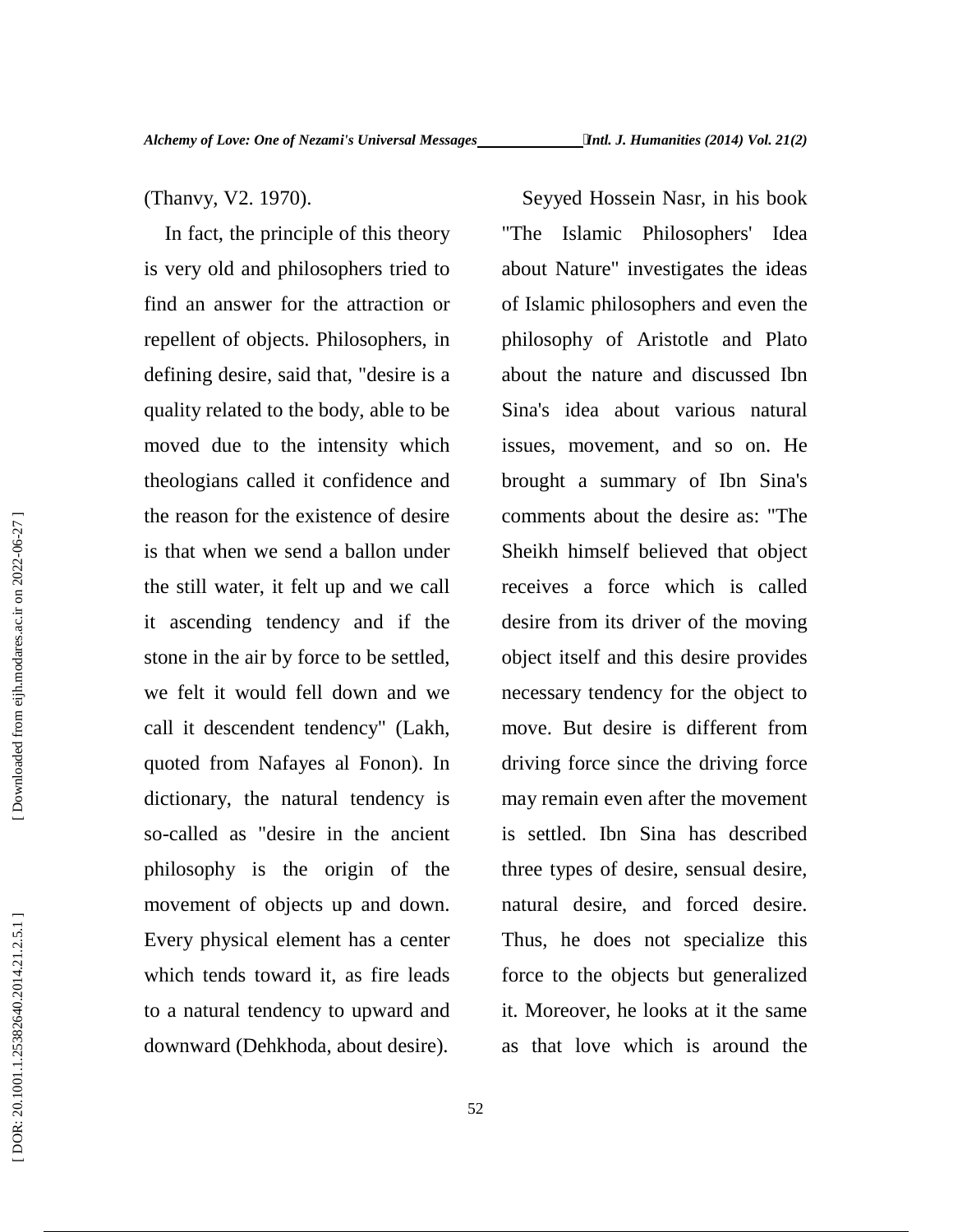world and like the Gnostics and other ancient philosophers, states that the reason is the love of all creatures in this universe to God. Due to the eagerness to get to Him, all heavens are constantly moving and it is the desire of all beings toward the first drive which removes all obstacles in the way of moving forward"(Nasr, 1992:28-30).

Apparently, Nezami has the same comments about the movement of the heavenly objects regarding Ibn Sina's speech. Do not you know why the moving heavens turn around the earth -as Kaaba – and what's their purpose? They are like astonishing compasses that want to know their Creators. (Khosrow and Shirin, p. 5)

Then, Nezami, regarding the philosopher's opinion, continues that among elements there is a pull (desire) which philosophers have called it love. Moreover, if one contemplates on Nezami's speech, he could understand that the reason for the survival of the universe is nothing but love. And even there is a romantic relationship between the ground and the sky and the green and prosperous land by atmospheric effects emanating from this romantic relationship. (Ibid., p. 34)

From these explanations, the meaning of Ferdowsi's line in the introduction of Rostam and Esfandiar would be signified who stated clearly that: When cloud rolling like a lion, I do not know if flower is the lover or clouds, which wind takes its shirt and fire blame inside it. This fact is a proof of heaven's love for earth. (Ferdowsi, V 6, p. 51)

However, Nezami in these lines suggests that the ideal sanctuary of heaven is also love, and if love is not exist, world does not have any honor and prosperity. And if the soul of the universe has not love, no one and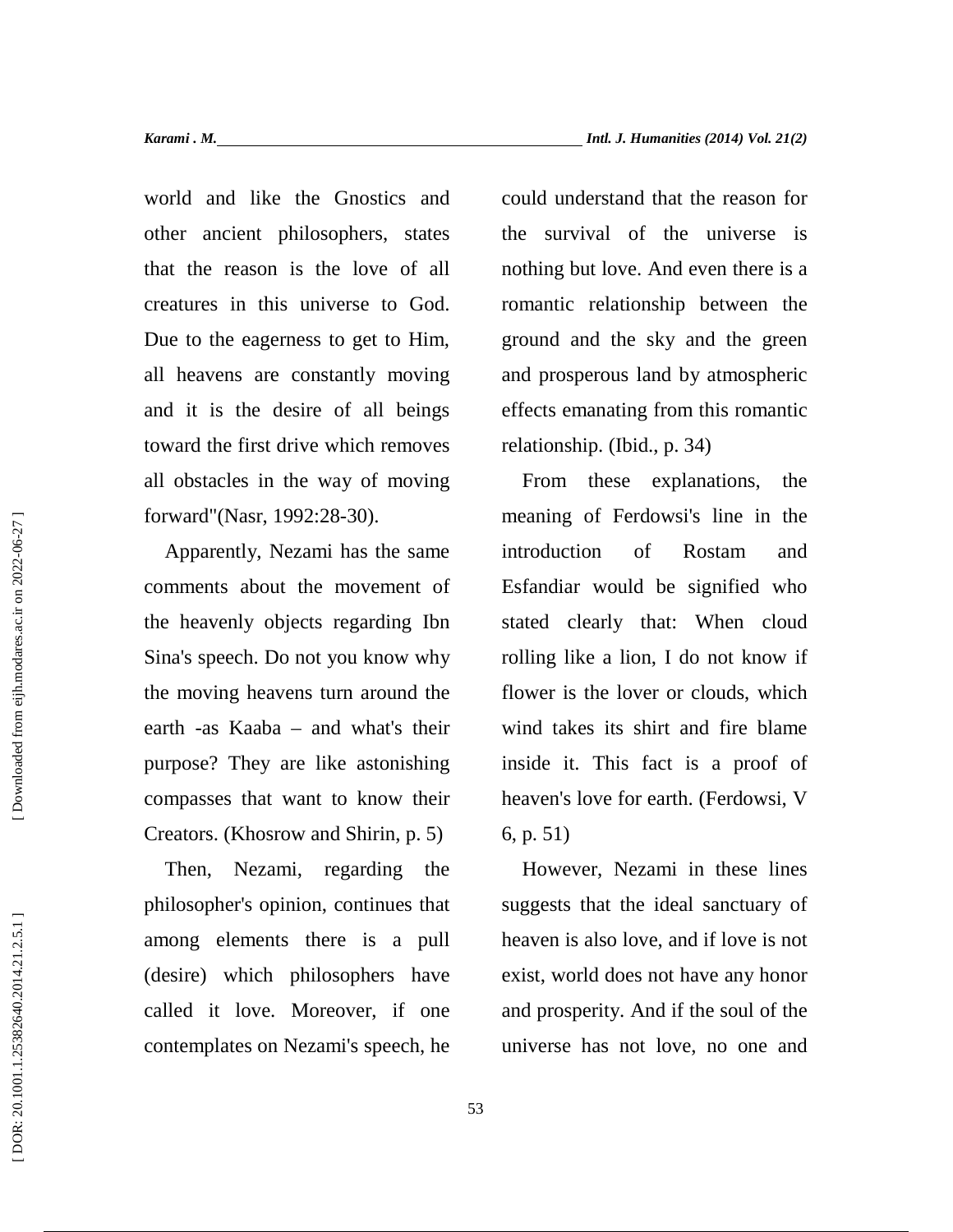nothing would keep survive. According to this view, if there's no love, there is no life even if one is alive; he will be regarded as frozen and dead! Little by little, Nezami sweeps away from the topic of general love and speaks about human love; it seems that all that debates were an introduction to this subject.

> The person who is empty from god He is dead, even with hundred lives (Ibid, p 33)

Therefore, the speech of Hafez has a long history in the literature. Nezami goes beyond the love which is among human beings and points to the love among all creatures. He regards the pain of love as the most beautiful one and even believes that the plants and their continuous life is because of love. (Ibid, p 34)

> Those who do not have love Say prayer for him even if alive (Hafez, 224)

Although, ancient people believed that human's heart the embodiment of God and the best of human creature and his existence is his heart, in a brief comparison, Nezami admits love supreme from the heart:

## Look at the heart that is the king of body step in love since body is body (Ibid.)

Finally, stated that in the perspective of love, that one-way love has no place and there are no differences between Mecca, Ka'aba, and the tavern since love exists in everything and every place.

> The man speak of jersey and villain Ka'abe is for Cost and clubs all time (Ibid.)

That God light that Hafiz saw in Moghan clubs is the same and not dedicated to the holy places:

I see the light of the God in Magi clubs Wow, see where is the light of what I see (Hafez, p 288)

In the verses which were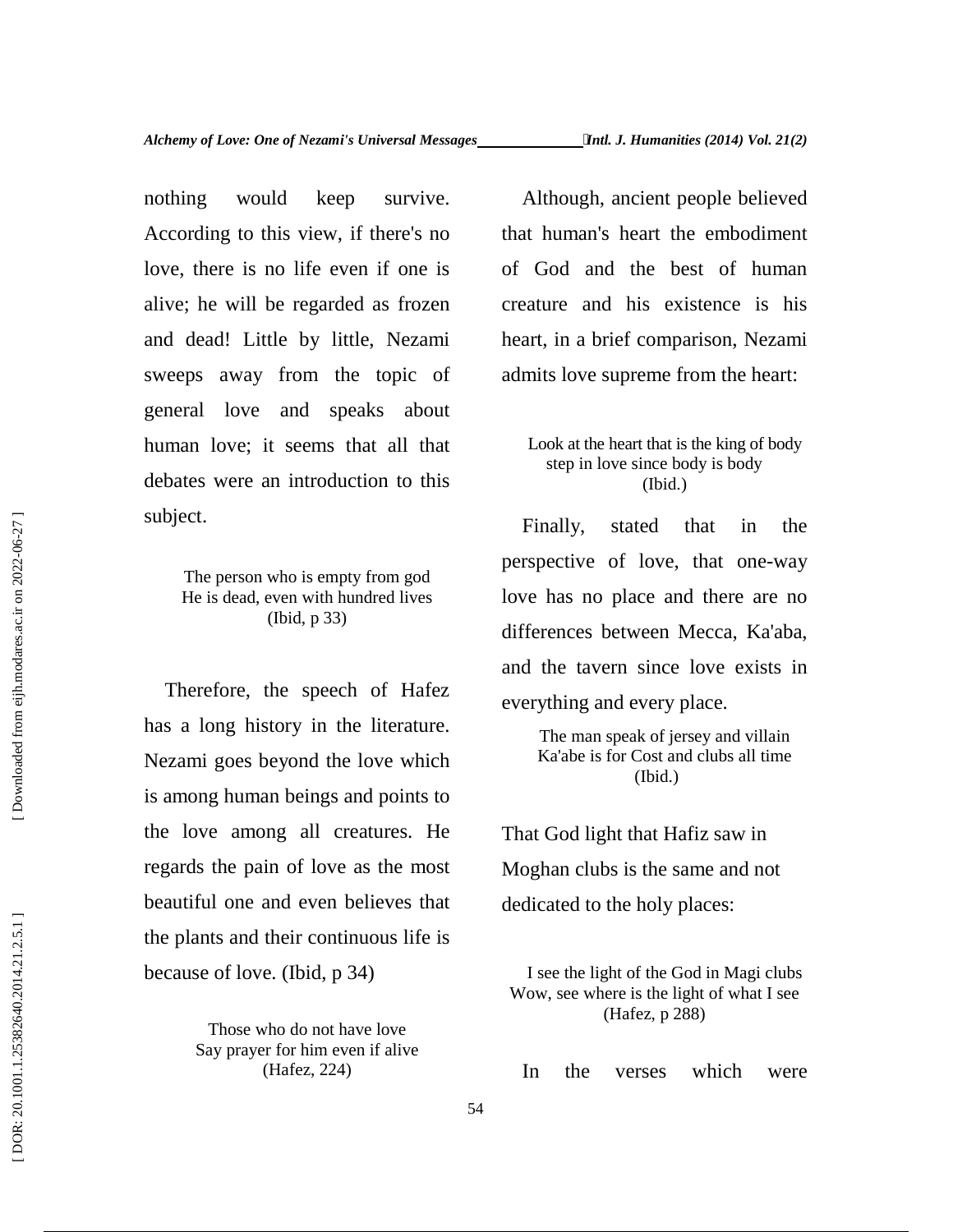examined, it was found that the main underlying cause of creation and sustain is nothing but love. And if such love relationship emerged among humans and the nature and humans be committed to it, everything will be in its right place and everyone will love each other and everything. "I love the whole world, the whole world belongs to him." Relationships would be with friendships and no struggle and adversity would exist.

Consistent with this view, such unparalleled words are quoted from Ibn Arabic: "In the past if I found my friend not on the same religion with me, I would reject him, but today my heart welcome every things: the Deer grazing, Monks convent, Pagoda, Kaaba, distorted Quran. I accept the faith of love and I want to go where its caravans go". (Ibn Arabi, p. 8)

Accordingly, Nezami addressed

all readers of his poetry and calls toward love:

> Be the slaver of love since this is the best thought this is the duty of all worlds

World is love and glamor modeling all are plays except love (Ibid., 33).

He knows that love is the only good idea. He knows love and lover as the truth of the universe and states that everything except love is trick. As such, he ordered in Makhzan al Asrar that whenever you are alive, try to be in love. Sheikh Attar says in this regard:

> The pain of love was the medicine in every heart the problem did never solve without love (Ganjor Site)

Rumi in Shams lyrics refers to manner learning and the educational role of love, something that can not be achieved in any religious school: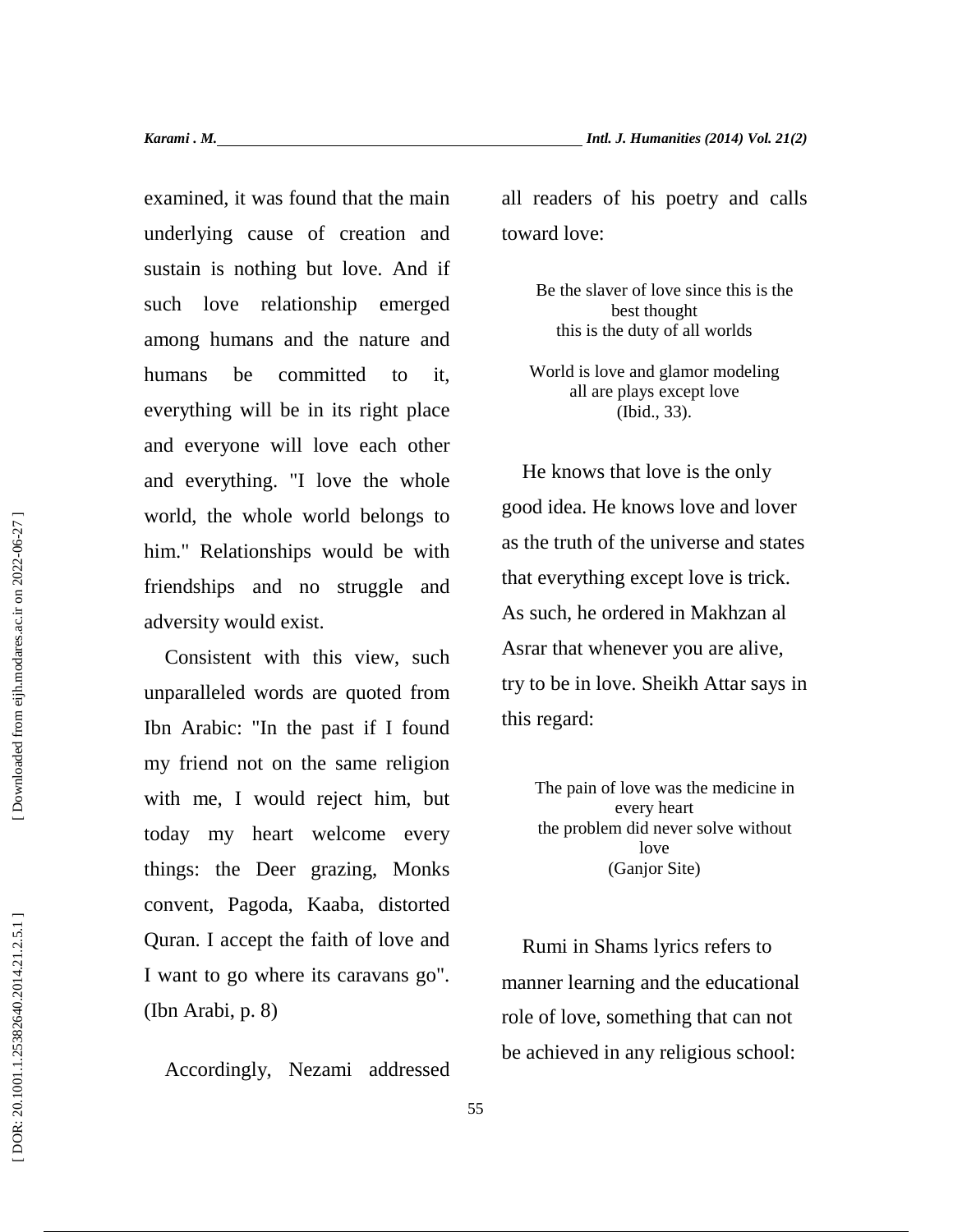A person will learn different kinds of manner from love that one can not find from schools

Wisdom does not know and astonished from the religion of love although being aware of all the religion

The green heart is the heart which will taste the water of love and he will be insensitive to all disposition (Rumi, 1352: 98)

Perhaps the best poem in which the alchemy of love and its properties is mentioned and the experience of hundreds of years of Persian poetry lies, is the fourth paragraph refrain of Hatef Esfahani in which the poet ordered that the reader opens the eyes of heart to see the love and its properties:

> If you be in love all horizons are rosary

turning around the all-sky which is the will of all people on the ground

And what you see will be the same as what you want

the bagger there,

is very worthy

If you give what ever you have to love you would profit , if not I'm a pagan

If you give your body in the fire of love, love would be the alchemy of you

(Hatef, 18: 1373)

One of the most important human problems is that he pays more attention to himself and subordinates everything to himself and wants everyone in his service. If this selfishness does not exist, the selfishness, cruelty, violence, and thousands of other malformations will not exist and in fact the most important problems of life would be solved. It should be noted that this "I" sometimes goes beyond one's self, I, me, my family, my city and my country, etc.! which the basis, of course, is "I"!

Hakim Ganjavi introduced the way to get rid of selfishness, ego, and all of these problems as love: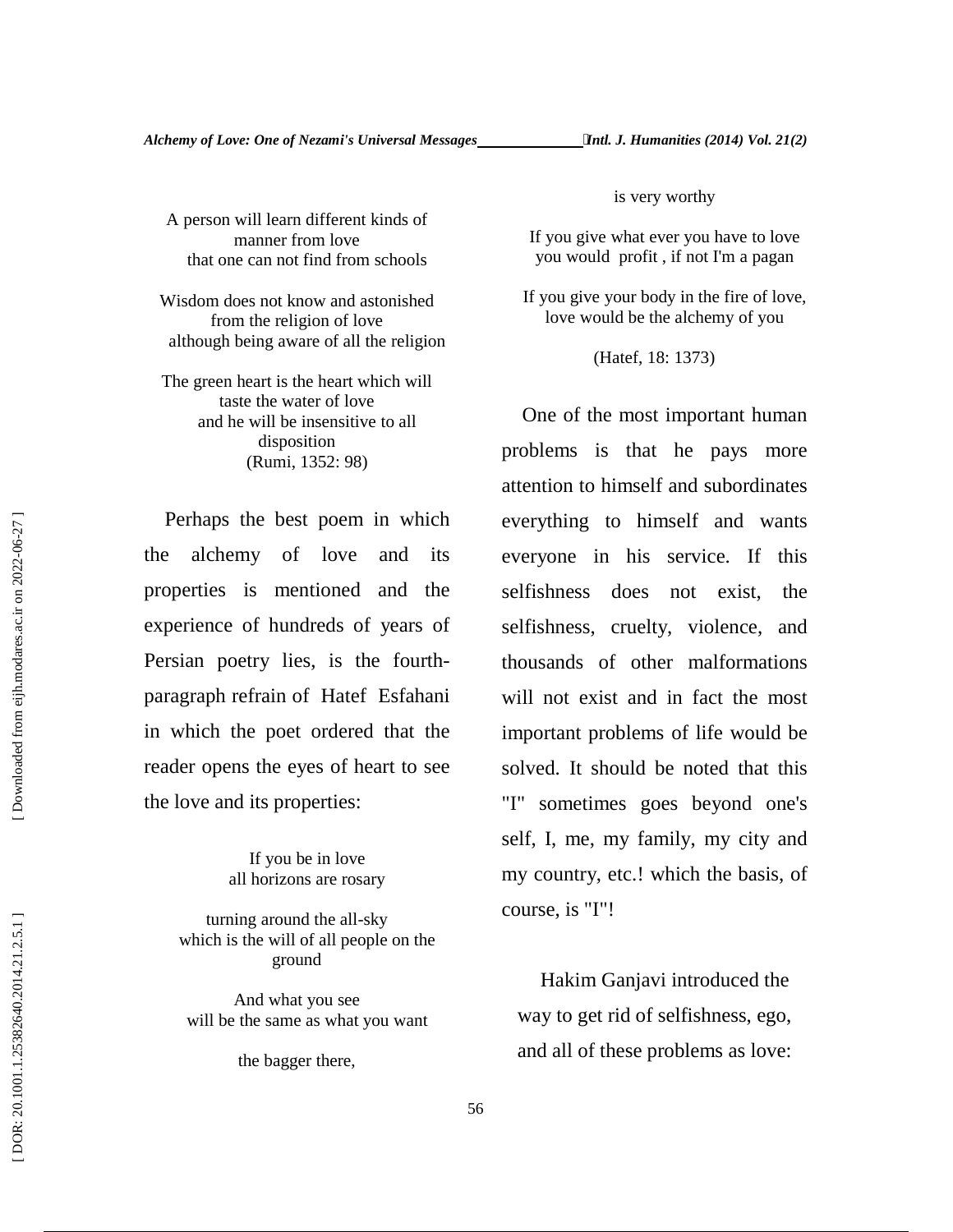If your love knows no charm will not release you from your soda

Do not be happy to eat and sleep like a donkey even if it is cat, love it

> If the cat be in your heart it is like being a lion (Ibid, p 33)

Nezami ordered that if you want to release from yourself, try to be in love. In his idea, even if one is interested in a cat, looks better than a lion, than be trapped in his proud!

Hakim Ganjeh has shown his link to the love at the beginning and end of this verse. At the beginning, he says that nothing is in a place of love and hopes to do nothing except love until he is alive. (Ibid, 33)

At the end of the love verse, emphasizes on his death without love and has announced his decision to set up love in his stories and invites and appeals people for Seljuk attending in this ceremony. (Khosrow and Shirin, p. 35)

So, as Nezami says, the love story

of Khosrow and Shirin is a table of love which he has widen and calls everybody to enjoy it. The invitation which everyone who is alive or claims of being alive, can enjoy it and if do not accept the invitation is no more than a dead. After this preface which includes the main message and is a selection of his book, Nezami has started the main story. This story is written when the poet was in love therefore this love is transformed to his whole work and to the reader when read the story.

While the local, social, political, racial, and ethnic chaos made people full of hate, Nezami has tried to inject the drug of love in his readers heart to change them. Giving the book as present to three kings and rulers of Azarbayejan: the third Tugrul, Mohammad Jan Pahlavi, and his brother Ghezel Arsalan, besides his motivation to keep the book and fee to continue

Downloaded from eijh.modares.ac.ir on 2022-06-27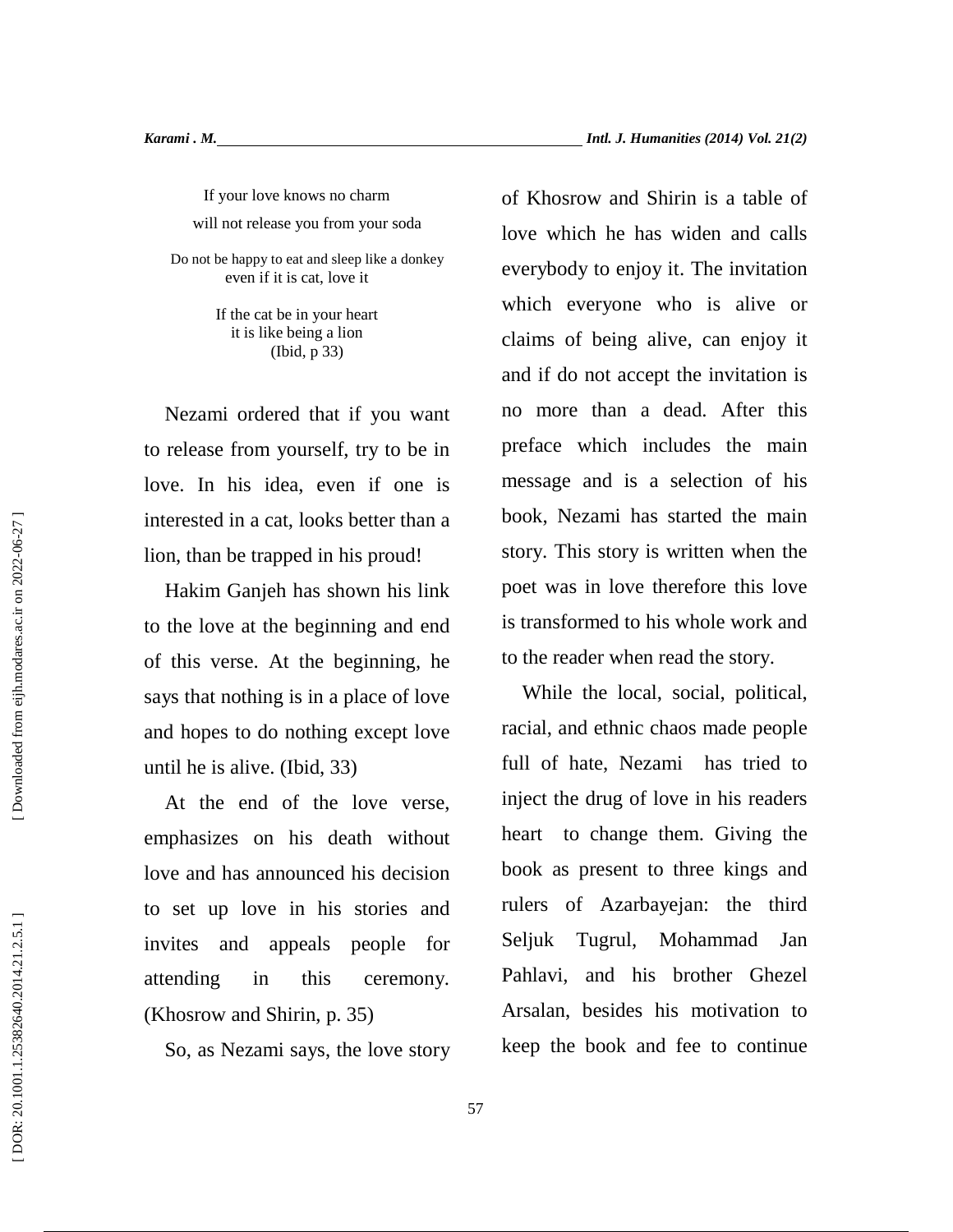the work, he also tries to remove hate. So, instead of competing, they interest from a stream full of love in Khosrow and Shirin which is a drug. This is the fewer things they have to understand from this worthwhile

## **The Alchemy of Love in the Main Characters of Khosrow and Shirin**

poem.

We said that clean love is alchemy and will change the lover. In Khosrow and Shirin three character create the main part of the story; Shirin, Khosrow, and Farhad. Undoubtedly, the greatest hero of the story is Shirin. Nezami who has the story of Vais and Ramin and their sullied characters in the story, attempts to portray the heroes' face more desirable. In conclusion, Shirin for Nezami is not a notorious chambermaid but virtuous girl and the prince of Armanestan and even was the king after the death of his aunt, Mihan bano. Undoubtedly, one of the reasons for showing Shirin so pure and innocent is that her face remembers the poet's wife.

> She was like my idol so I thought it was my love (P. 403)

From the time when Shirin fell in love by seeing Khosrow, until last moment that she was beside his body and tearing her side with knife in order not to be separated from him, Shirin did not step against her love. At the beginning and after the conversation with Shapur, she ejected all his wealth and ran all the joy and happiness of life and turned away from a peer group of girls for her desired aim. She exposed her life in danger of extinction lonely and without any reason and guide for her purpose that is reaching Khosrow.

After arriving in Iran and not getting access to Khosrow, she convinced with a "penalty place far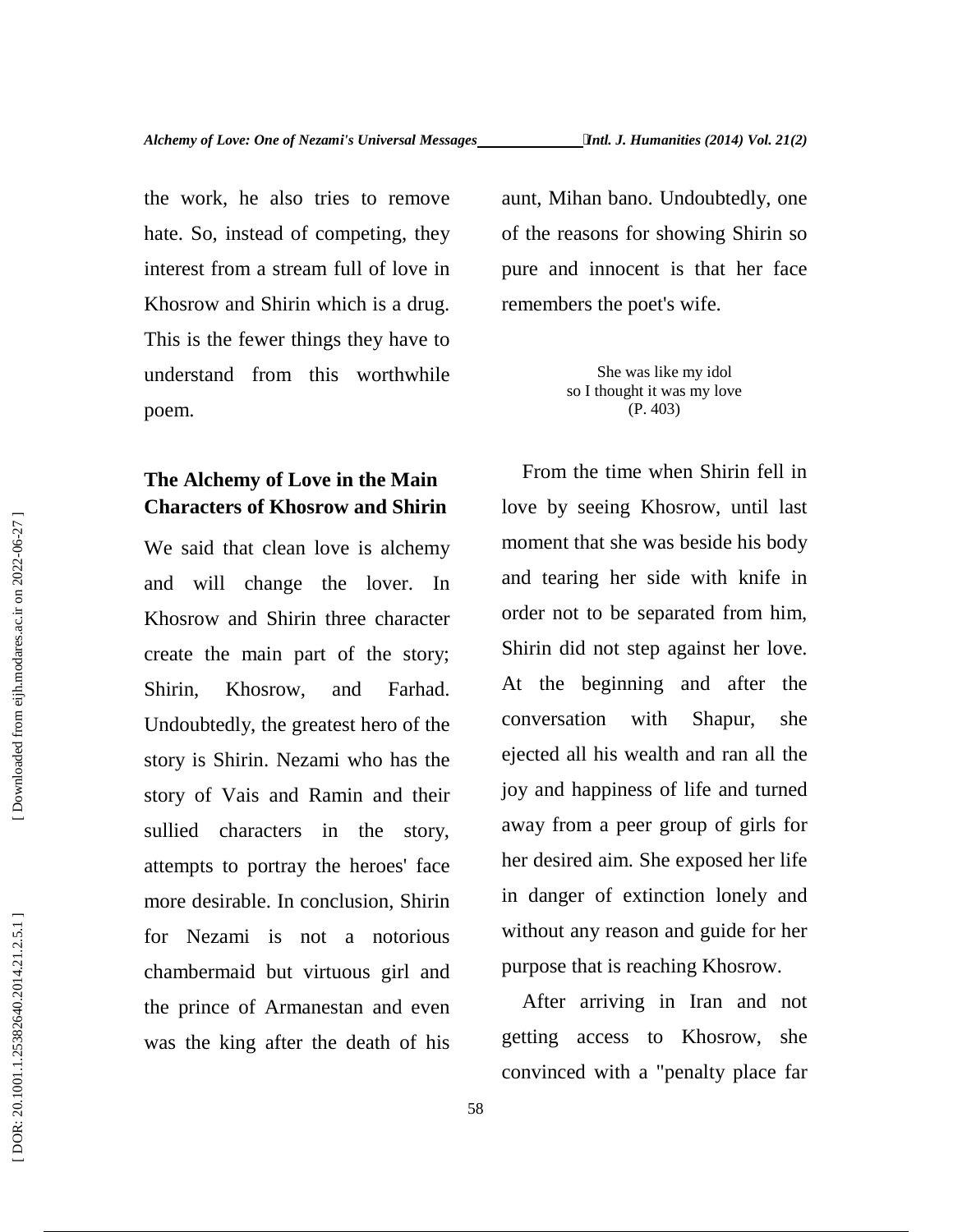from the world". After the death of Mihan Bano, since she fell in love and had the fear of unfaithful, gave the emirate of his country to someone and returned to her distant palace, awaiting for khosrow's formal matchmaking, in hardship and loneliness for years. Farhad, the athlete and artist, who came to the palace for building a stream, fell in love with her. He established the stream and besprinkled the valuable gems, that Shirin had given him, in front of her feet to show her love. But Shirin's heart had been tied up elsewhere, khosrow who looked at Shirin as other women because of the presence of his wife, Maryam, and then his proud, never forced Shirin to submission.

When khosrow saw Shekar Esfahani in order to stimulate Shirin's Jealousy and tried not to and flaw Shirin's decision to Mihan Bano: "I will not be with him unless

as her lawful wife". Shirin, kind and firm, spent at the palace "world away" until finally khosrow reached to the palace in pretense of haunting. While he thought Shirin would have broadened a red carpet for him, he faced with the closed door and eventually accepted to choose Shirin as his wife officially. Shirin accepted Khosrow and her marriage, different from common thought in love stories, did not finish her love. Even after the death of Khosrow, who had the chance to get married, she did not married with another one and held her warm blood as final things that connect her to Khosrow.

But it was hard for Khosrow, who had the most beautiful women of the world from his youth, to eject them. Therefore he could not release himself totally from these matters firmly establish in love. Although the necessity of preserving the kingdom forced him to marry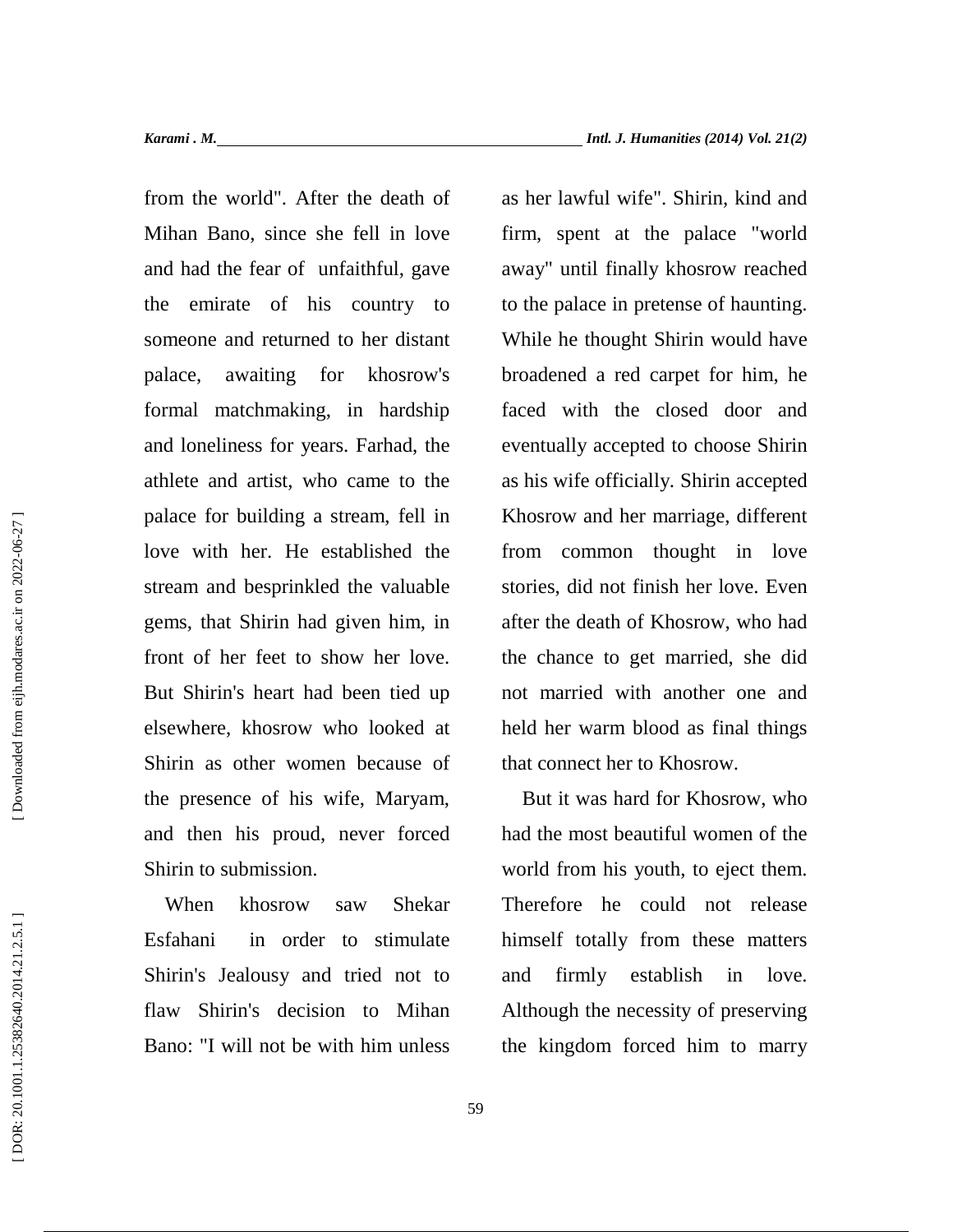with Maryam, even after the death of Maryam, his proud and the possibility of joy prevented him from having a pure love with Shirin.

Perhaps not forgetting Shirin during a long time and closing a contract with her, despite great opposition from grandees, and spending the time with her was the main act of Khosrow in his love. However, this amount of influence for this proud character is not a little.

But Farhad, who love Shirin vey much, cut off from the world. He even does not give up in front of a strong competitor such as Khosrow and said him boldly that the love of Shirin was more important than himself. And in response to Khosrow's speech "if one Grasp her / if even like a stone, I will show him an iron" (p. 234), he accepted all his difficult conditions and ultimately lost his life in the way of love!

Alchemy of love in this story is

amazing and this allegorical story has been considered for showing Nezami's purpose.

## **Conclusion**

While science and technology have improved in today's world and provide material well-being of humans, today's human suffer from a lake of spirituality and compassion and deserve a solution. Among the scholars and Persian poets, great ones as Hakim Nezami exist that express a summary of scholars experience in sweet language of poetry that some of these poems can even help human.

Undoubtedly, the pivotal theme of Nezami's poems is love and lovers. Contrary to what is seen in Khosrow and Shirin and Leila and Majnun, Nezami's love appears to be a very profound and pervasive one. The range of this love, which in philosopher's language is called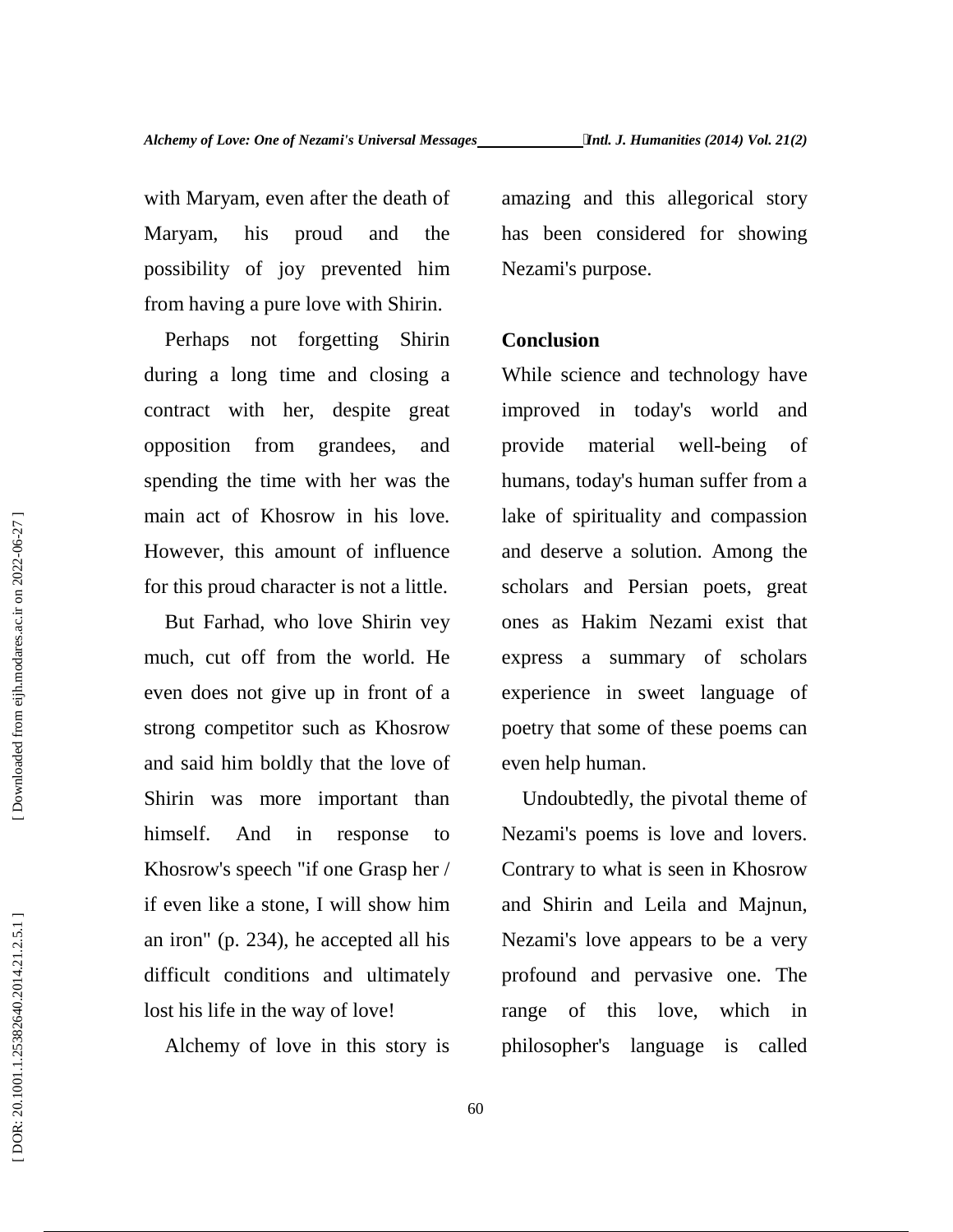'desire', is so large that is in all universe and leads to durability of life and world.

Nezami's love stories are for showing true love that have emerged in the form of an apparent love and understanding. But in the same way it is such effective that freed the lover from selfishness. It Holds Khosrow, that powerful and arrogant king for many years, to his love and forced him to leave behind his pride and the elder's complained and married officially with Shirin. It riggers Shirin to forget her country and renounces her kingdom, sit down with modesty for years; pour her blood for Khosrow even after the death of Khosrow and in stead of adopting the Shiroyeh proposal for Queendom. It sends Farhad on mountains and forces him to sacrifice his life eventually. It gets Amiri Gheis mad and away from her family and relatives for years. It

teaches Leili who was surrounded by old tradition, to remain in love and purity for many years. And most importantly the alchemy of love, makes Leili and Majnun, that black male and female of Arab, such known stars that their names appear in the sky till the end of the world.

How much is worthy that love and compassion and altruism spread among humans in a modified form to slightly reduce their greed and rapacity and soften and close their heart to each other?

## **References**

- [1] Arabi. I. , Al Oshagh translation.
- [2] Islami. Nadoushan. (1961). *Let's not Forget the Princess*. Tehran: Yaghma Publications.
- [3] Ashydry, Gita. (1992). *The Discovery of Verses of Nezami's Khamseh*. Tehran: Institute for Cultural Studies and Research.
- [4] Altahanavy, A. M., (1983). *The Discovery of Technical Terms*. Mohammed Mousavi and Abdol Hagh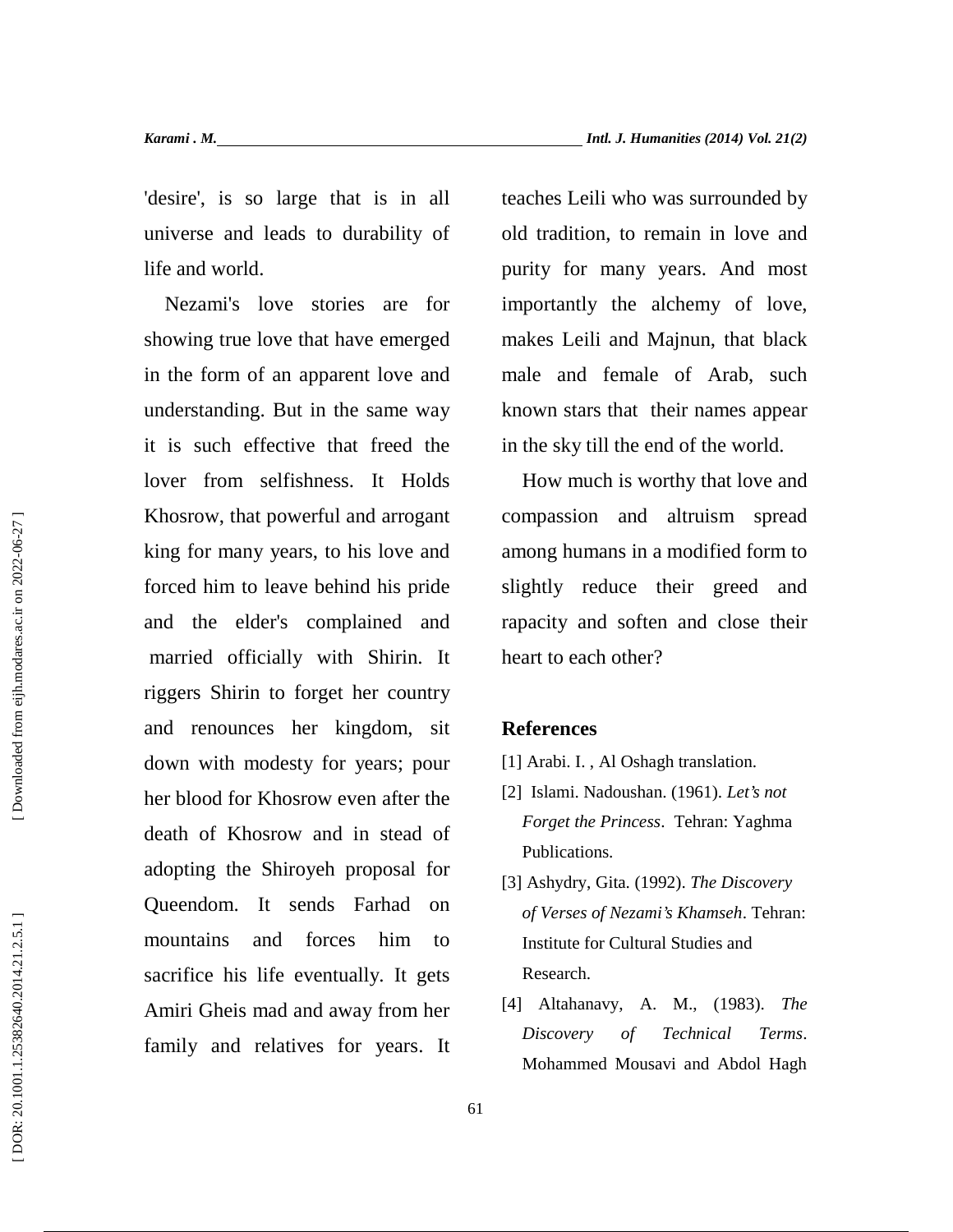Mousavi correction ... Offset Calcutta Printing in Istanbul (1404 E. 1984.)

- [5] Hafiz, Shams al-Din Muhammad. (1989). *Poetry. Qazvin - Rich* Correction. In Jorbozeh dar significant effort, Thran: Mythology.
- [6] Dadbeh, Askhar. (2005). Mystical Philosophical and *Literary Quarterly*, Spring and Summer number 2 and 3, p. 66-100.
- [7] Dehkhoda Ali Akbar. (1994). Glossary. Under Mohammad Moin consideration. Seyed Jafar Shahidi, new edition, Tehran: Tehran University.
- [8] Zarrinkoub, Abdul. Hosein (1983). *Soofia's Value*. Tehran: Amir Kabir, Fifth Edition.
- [9] Zarrinkoub, Abdul. Hosein (1984). With the …..of Thought. Tehran: Amir Kabir, First printing.
- [10] Ayn al- Ghozat Hamadani (BEA). Arrangements. Afif Asiran correction, Tehran: Manochehri, second edition.
- [11] Ferdowsi, Abul. Ghasem (1988). *Shahnameh*. (E Rostam and Esfandiar NCC). Explaining by J. Shoar, H. Anvari, academic press publication.
- [12] Frozanfar, Badi'ozaman. (1987). *Rumi Sayings*. Tehran: Amir Kabir, Fourth

Edition.

- [13] Rumi, Jalal al-Din Muhammad. (1986). *Spiritual Masnavi*. Reynold A. Nicholson Correction, Tehran: mola.
- [14] Rumi, Jalal al-Din. (1975). Shams Lyrics. Forozanfar correct, Tehran: Javidan, third edition.
- [15] Nasafi, Azizuddin. (2005). *Perfect Man*. Introduction and correction of Mazhilan Mole, Tehran: Tahoori, Seventh Edition.
- [16] Nasr, SH. (1988). *The Nature of Islamic Scholars.* Translated by Ahmad Aram, Tehran: Khoarazmi. [17] -------------(In 2006). *In Search of the Sacred.* Translated by Seyyed Mostafa Shahr aeeni, Tehran: Ney Publishing.
- [18] Nezami Ganjavi, Elias (BEA). Khosrow and Shirin. H. Vahid Dastgerdi correction, Tehran: Scientific.
- [19] Nezami Ganjavi. (BEA). Leili and Majnun, H. Vahid Dastgerdi correction, Tehran: Scientific.
- [20] Nezami Ganjavi. (BEA). Asrar tank. H. Vahid Dastgerdi correction, Tehran: Scientific.
- [21] Pythian Esfahani, Ahmad. (1984). Esfahani Pythian Court. Ismail shahroudi correction, Tehran Fakhr Razi.